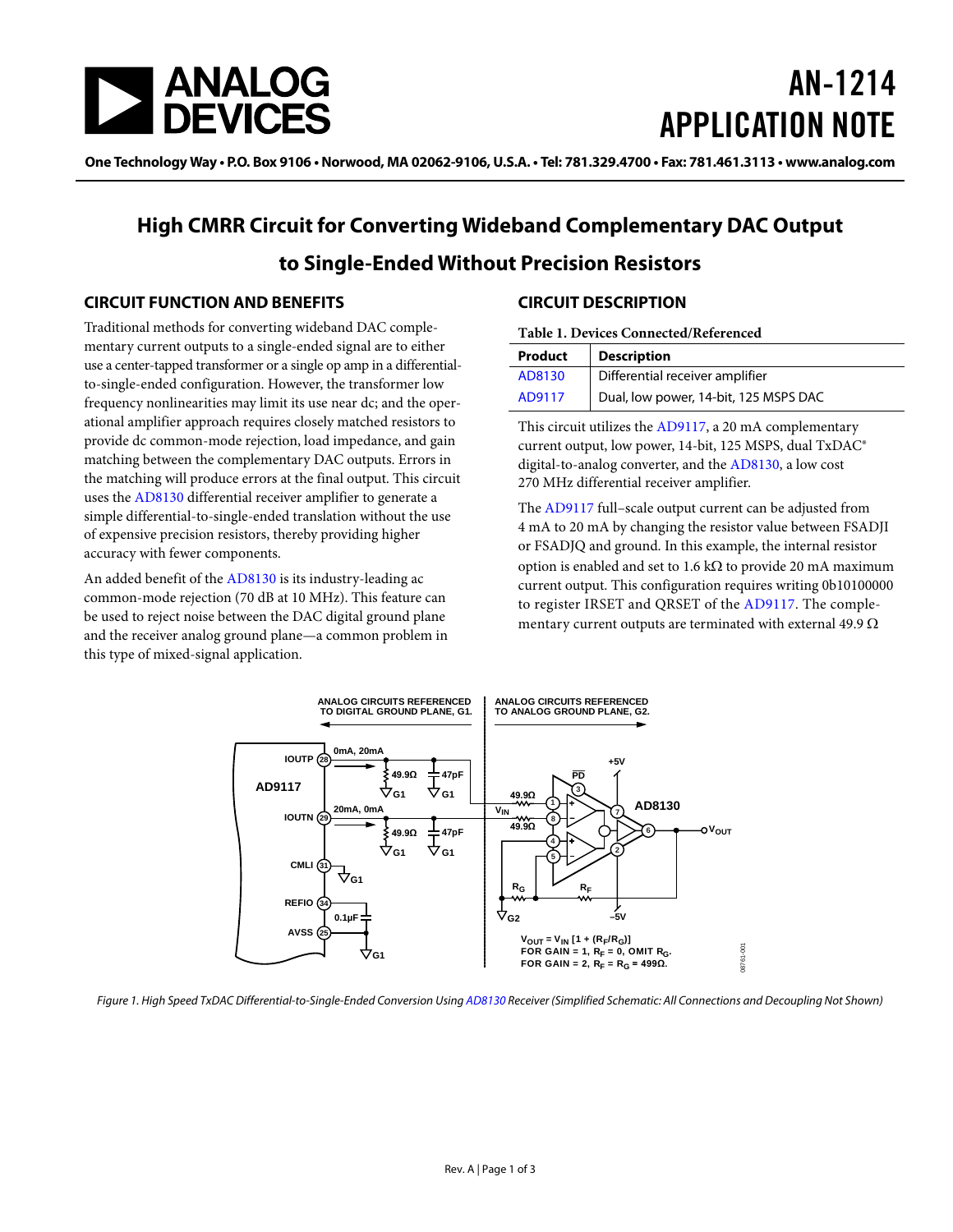resistors to create a differential voltage. With a full-scale digital input swing, the voltage developed across each of these resistors is 180° out of phase with respect to each other and varies between 0 V to 1 V, thereby providing a peak-to-peak differential output voltage of 2 V. A 47 pF capacitor is placed in parallel with these load resistors to provide a 68 MHz first order reconstruction filter and attenuate images outside the Nyquist bandwidth. The two 49.9  $\Omega$  resistors in series with th[e AD8130](http://www.analog.com/AD8130?doc=AN-1214.pdf) input pins improve the overall distortion performance of the circuit. The common-mode output pins, CMLI and CMLQ, can be used to provide additional offset but are not used in this example and are connected to ground.

The [AD8130](http://www.analog.com/AD8130?doc=AN-1214.pdf) is an ideal complementary product, since it has a large balanced input impedance allowing an easy conversion of the differential input into a single-ended format and has excellent ac common-mode rejection, as shown i[n Figure 2.](#page-1-0) 



*Figure 2[. AD8130](http://www.analog.com/AD8130?doc=AN-1214.pdf) Common-Mode Rejection* 

<span id="page-1-0"></span>The [AD8130](http://www.analog.com/AD8130?doc=AN-1214.pdf) bandwidth is 270 MHz, which supports DAC output frequencies generated by th[e AD9117](http://www.analog.com/AD9117?doc=AN-1214.pdf) up to about 40 MHz at the maximum update rate of 125 MSPS.

The [AD8130](http://www.analog.com/AD8130?doc=AN-1214.pdf) is set up in this example with a gain of 1 ( $R_F = 0$ , omit RG). However, the gain can be adjusted by simply changing the ratio  $R_F/R_G$ . The power supply is set to  $\pm$ 5 V, but if additional swing is needed at the output, it can be increased up to ±12 V.

Headroom issues relating to the DAC and the op amp must be considered in this circuit for proper operation. The DAC output voltages need to be kept within their compliance range to avoid distortion introduced by the internal circuits. With the DAC  $V_{DD} = 3.3$  V and  $V_{CM} = 0$  V, the [AD9117](http://www.analog.com/AD9117?doc=AN-1214.pdf) outputs must be less than  $\pm 1$  V, which is achieved by having 49.9  $\Omega$ loads resistors and a full-scale current of 20 mA. With a 1 kΩ load at the output of the amplifier, th[e AD8130](http://www.analog.com/AD8130?doc=AN-1214.pdf) requires a supply voltage headroom of 1 V; therefore, the output swing cannot be more than  $\pm 4$  V with  $\pm 5$  V supplies.

Harmonic distortion is an important criteria in this design. [Figure 3](#page-1-1) an[d Figure 4](#page-1-2) show measured  $2<sup>nd</sup>$  and  $3<sup>rd</sup>$  harmonic distortion of the total circuit [\(AD9117](http://www.analog.com/AD9117?doc=AN-1214.pdf) + [AD8130\)](http://www.analog.com/AD8130?doc=AN-1214.pdf), as well as the harmonic distortion of th[e AD9117](http://www.analog.com/AD9117?doc=AN-1214.pdf) by itself. Measurements were taken with the gain of th[e AD8130](http://www.analog.com/AD8130?doc=AN-1214.pdf) set for 1 ( $R_F = 0$ ,  $R_G$  omitted).



<span id="page-1-1"></span>*Figure 3. Second Harmonic Distortion of the Circuit, Gain = 1*



*Figure 4. Third Harmonic Distortion of Circuit, Gain = 1*

<span id="page-1-2"></span>If faster rise/fall time is needed for time domain applications, the reconstruction filter cutoff frequency can to be increased by reducing the capacitor value. However, the 270 MHz bandwidth of th[e AD8130](http://www.analog.com/AD8130?doc=AN-1214.pdf) limits the rise/fall time and settling time compared to the intrinsic performance of the [AD9117](http://www.analog.com/AD9117?doc=AN-1214.pdf) DACs. The circuit can still settle within 3 DAC updates at 125 MSPS.

The 0.1 µF capacitor decouples th[e AD9117](http://www.analog.com/AD9117?doc=AN-1214.pdf) internal reference. A low inductance 0.1 µF ceramic decoupling capacitor (not shown in [Figure 1\)](#page-0-0) should be connected to  $V_{DD}$  very close to the [AD9117.](http://www.analog.com/AD9117?doc=AN-1214.pdf)